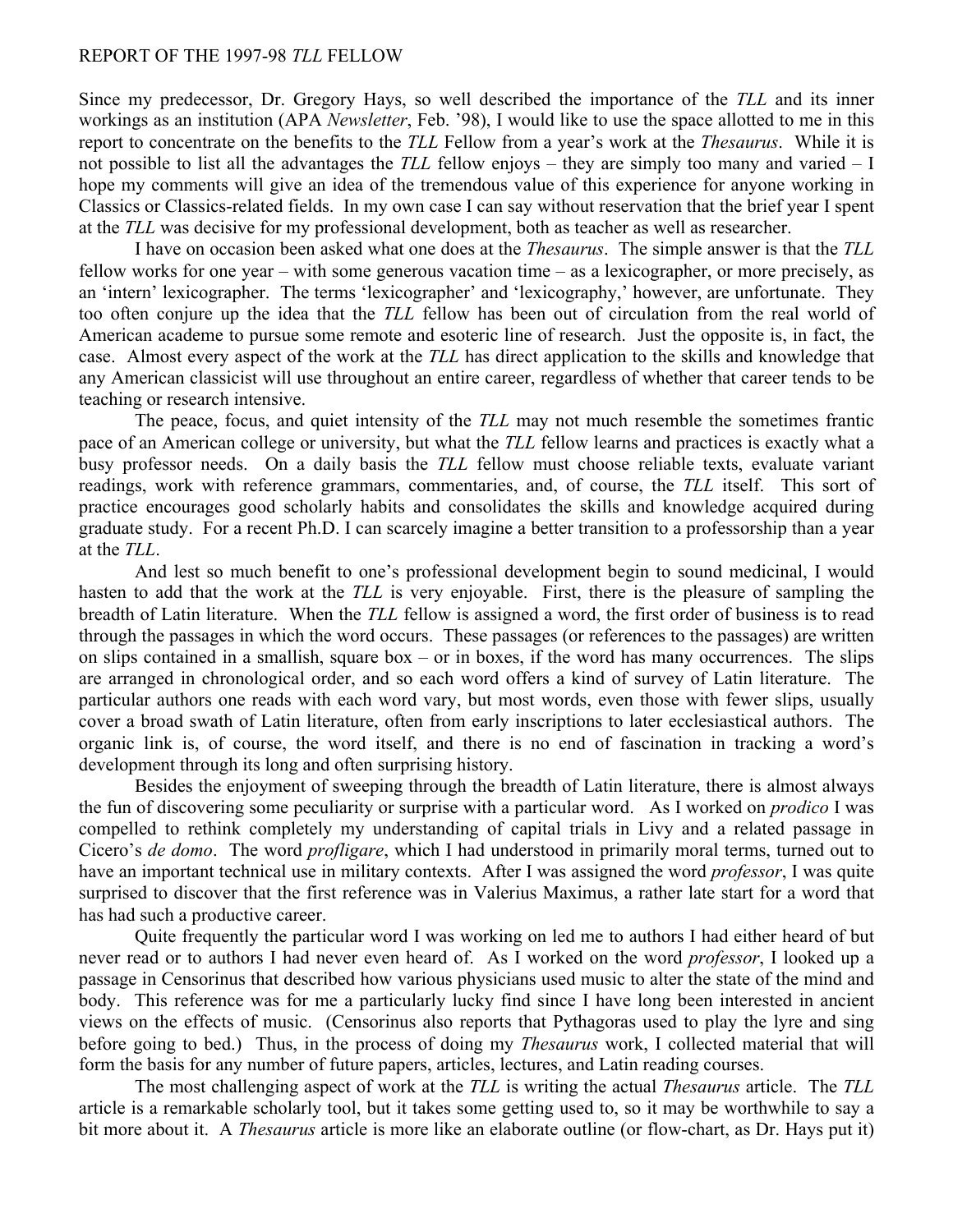with explanatory headings at the various levels. The goal of a *TLL* article is not to list all the passages where a word occurs, but instead to describe and illustrate as clearly and concisely as possible the various usages of that word. At each level of this outline the reader who is looking for a particular word meaning has only a few choices (ideally two) between various characterizations of the word. If, for example, the word in question seems to belong to the category under point B of the outline, then the possibilities listed under point A may simply be bypassed. The genius of this arrangement is especially apparent in longer words. A simple listing of word meanings gives the reader very little help in finding a particular usage. By following the 'flow-chart' of a *TLL* article the reader not only can find a particular meaning *–* even an obscure or rare meaning *–* more efficiently but also gets a sense of the word's history and development along the way.

Creating the *TLL* article will likely seem to be the most esoteric part of the *TLL* fellow's work *–* the article is, after all, written in Latin! Curiously enough, it is this very activity that has so far had the greatest practical effect on my work as a classicist, especially in teaching beginning language. In developing a *TLL* article one must set aside preconceived notions about what a word means and observe what its syntax, context, etymology, and historical development says it must mean. As I wrestled with the distinction and disposition of word usages in my various articles, I had to think much more concretely and consciously about what one does when one reads and understands a text. These considerations, in turn, have profoundly influenced how I teach first-year language courses.

For beginning Latin students (Greek students too, of course) learning to read a passage according to context and grammar is perhaps their single greatest challenge. (They are tempted instead to swap out prefabricated English meanings and to treat the instructor's glosses on a text as some kind of infallible Delphic utterance.) As I have developed texts and exercises to teach my students to read and not simply decode, I see how much my approach to language instruction owes to the experience I gained grappling with word usage in my *Thesaurus* articles. Thus, the 'esoteric' work of the *TLL* has turned out to be very practical training for what I am doing right now with my undergraduates.

While the *TLL*'s archive certainly justifies designating the *Thesaurus* as a 'treasure house,' I am inclined to think that the personnel of the institution is at least as great an asset. Limitations of space do not permit me to name all those at the *TLL* who so generously gave of their time and expertise. Suffice it to say that I learned not only from my editors, but also from the permanent *TLL* Mitarbeiter and my fellow Stipendiaten. I hope the many individuals whom I cannot mention here will still sense my thankfulness for all they contributed to my stay at the *TLL*.

I would, however, be remiss if I did not at least mention those at the *Thesaurus* who exercised the greatest influence on my day-to-day work. First and foremost, I am indebted to my editor, Drs. Cornelis van Leijenhorst. My thanks fall short for his generous expenditure of time, careful explanations of *Thesaurus* procedure, and endless patience with my many questions. Discussion of my articles with Drs. van Leijenhorst was an education in itself, and through his constant emphasis on a clear, well-supported, and elegant disposition of the material, I began to understand the tremendous amount of philological skill that is brought to bear on each *Thesaurus* article.

The learning experience of writing a *Thesaurus* article was further enhanced by contact, both direct and indirect, with Dr. Hugo Beikircher. After I had written and discussed an article with Drs. van Leijenhorst, the article then went to Dr. Beikircher who read and commented on it. His commentaries were models of precision and insight, and his solutions to problems of meaning and article disposition were not only compellingly logical but elegantly clear.

Like my predecessor, I had the good fortune to share an office with Dr. Ilse Reinecke. Her speed and acuity in writing *TLL* articles were a constant example to me; watching her work and discussing the complexities of various words was invaluable for my own understanding of the process. On occasion I read published *TLL* articles as models for my own, and it was a regular occurrence that I would come to the end of an article I particularly admired and find the name Reinecke. From my first day at the *TLL*, Dr. Reinecke made me feel quite at home as her new office mate, and I am much indebted to her for a relaxed work environment and many enjoyable conversations. (Classical music was often our topic of discussion,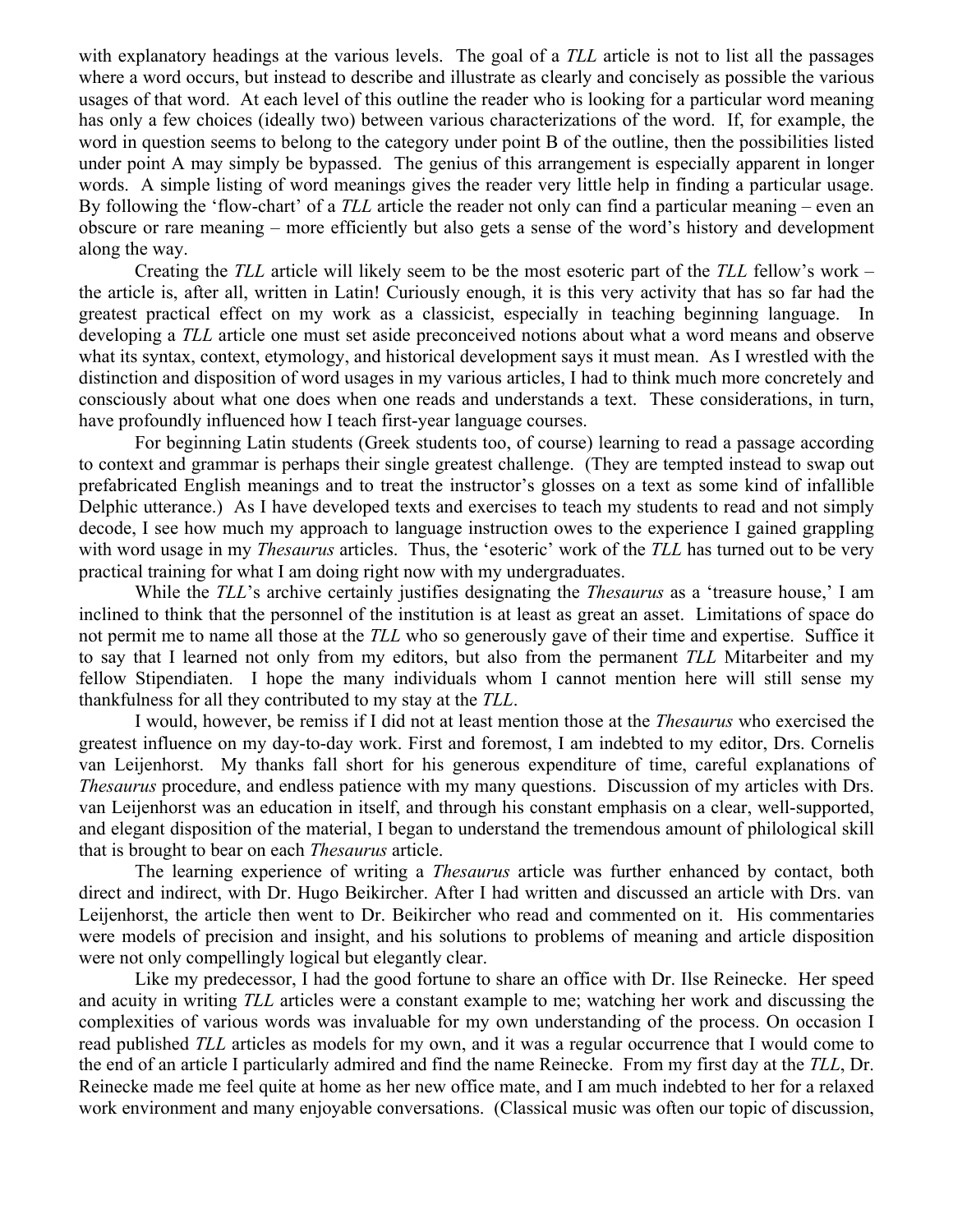and I should at least mention that for the music lover Munich offers countless opportunities to hear outstanding recitals, concerts and opera.)

While I did not work directly with the General Editor of the *Thesaurus*, Dr. Peter Flury, I nevertheless benefitted greatly from occasional conversations with him about the work of the *TLL*. Dr. Flury's command of Latin literature is so complete and his experience in lexicography so vast that even his brief or casual remarks never failed to illuminate some point of *Thesaurus* theory or practice. It may come as something of a surprise that a man of such formidable abilities is at the same time so down-toearth and approachable. The pleasantness of the working environment at the *Thesaurus* is, I think, owed in great part to Dr. Flury, and I, like many before me, felt deep appreciation for his genuine concern for the well-being of the *Thesaurus* fellows.

Finally, a word of thanks is due to those who worked so hard to ensure that my time at the *TLL* would run as efficiently and smoothly as possible. Professor Patrick Sinclair provided an invaluable orientation to the work of the *TLL* in the Spring before I left for Munich and saved me weeks of learning by trial and error what he explained so well in advance. Dr. Dietfried Krömer, business director of the *Thesaurus*, and Dr. Manfred Flieger, Wissenschaftlicher Sekretär were in contact with me well before my departure for Munich and at my arrival went out of their way to make me feel welcome and at home at the *TLL*. In addition, Dr. Flieger and Frau Margarete Bernhard were always of assistance with any practical questions or difficulties that arose during my stay.

As positive as my experiences in Munich were, this report would not be complete if I did not mention what I have come to see as somewhat of a weakness of the *TLL* Fellowship. One year at the *Thesaurus* is in many ways simply not enough. Writing a *Thesaurus* article is a challenging and complicated activity and there is much to learn in the process. It is probably only toward the end of the first year that the 'intern lexicographer' begins to feel comfortable and somewhat competent in the work. It is precisely at this point when the American Fellow is distracted by all the pressing arrangements of moving back from a foreign country, taking up a new job, and bringing some kind of closure to a year rich in experiences and friendships. A second year would allow the American Fellow *–* and the *Thesaurus –* to see a fuller harvest of what has been so painstakingly brought to fruition.

The rules prescribing a one-year tenure of the *TLL* Fellowship are quite understandable. Offering the fellowship to a different recipient each year allows the greatest number of Americans possible the opportunity to work at the *Thesaurus*. After experiencing first hand the benefits of even a single year, I would hesitate to suggest any solution that decreased the number of fellowship recipients. If funds were available, however, I would suggest supporting two American fellows for two years each but staggering their terms in Munich. Practically, that would mean that each year one *TLL* fellow would be chosen, and when the new fellow arrived, the previous fellow would be half way through his/her two-year term. This would, I think, make the succession of *TLL* fellows run more smoothly for both those arriving as well as for those leaving.

My predecessor, Dr. Gregory Hays, was tremendously helpful in easing my transition into the new environment, though my need of help came at a time hardly convenient for him. In turn, I too attempted to be helpful to my successor, Dr. David Banta. Our stays in Munich overlapped somewhat, and that allowed me to be of assistance in ways that would have been impossible had our terms been strictly consecutive. Even so, there was much I wished to do but could not because I was so occupied with my own departure. For the fellow, a single year at the *Thesaurus* will pay dividends for an entire career, but it seems only natural to wish to return a bit more to the institution that in time and teaching invests so much in its Stipendiaten.

As I think back over my year in Munich *–* and not without considerable *Sehnsucht –* I wish my successor, Dr. David Banta, an equally happy and beneficial year. I would also like to express my deep gratitude to the APA's *TLL* Committee for selecting me for this honor and to the NEH and APA for their financial support in making the *TLL* Fellowship possible.

Respectfully Submitted, *Byron Stayskal*